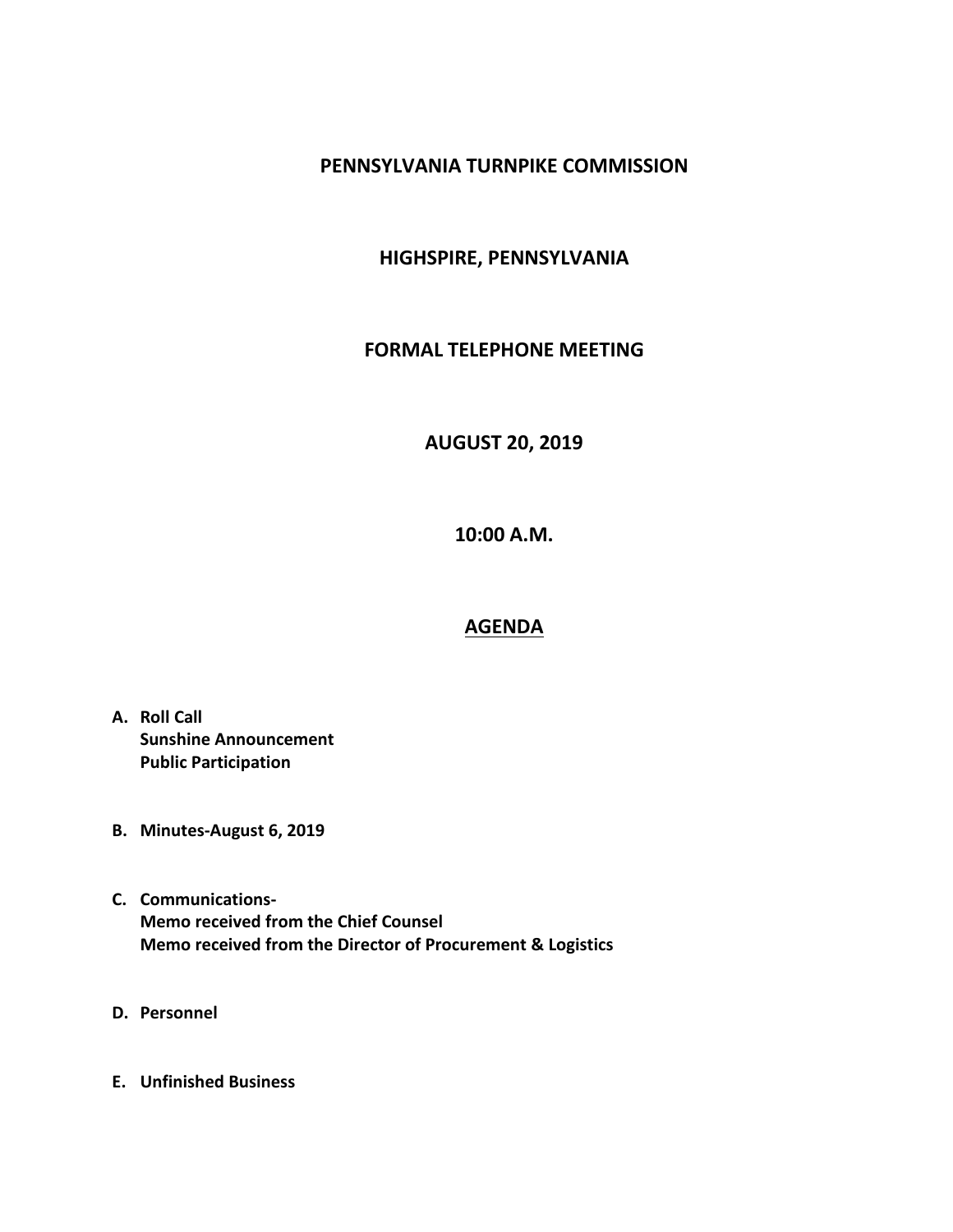- **1. Approve the addition of a new project to the FY2020 10-year Capital Plan for the replacement of Bridge DB-203 at MP 346.82 and approve advertising for an engineering firm to perform the preliminary and final design services for the replacement of Bridge DB-203 at MP 346.82.**
- **2. Approve the negotiation and execution of the Amendments and a Memorandum of Understanding for the items listed in memos "a" through "c":**
	- **a. Amendment to our agreement with Travel Boards for the travel board and logo board programs, exercising the option to renew the agreement for an additional year;**
	- **b. Amendment to our agreement with Information Logistics for web and smartphone app services; to extend the agreement for up to four (4) years to ensure uninterrupted services until transition to the awarded vendor; the estimated not-to-exceed cost is \$3,600,000.00 if the entire, four-year term is needed;**
	- **c. Memorandum of Understanding with Marshall Township for the transfer of the required right-of-way for Mount Pleasant Road, construction and modification of new and existing Township stormwater management facilities, and the construction of a new sidewalk as part of the total reconstruction project from MP 28.00 to MP 31.00.**
- **3. Approve the Right-of-Way Requests for the items listed in memos "a" through "f":**
	- **a. Acquisition of Right-of-Way #14S310 (Donald B. Minchoff), a total take parcel necessary for construction of the Mon/Fayette Expressway, Rt. 51 to I-376, by authorizing payment of \$84,942.31 representing fair market value, pro-rated taxes and recording fees to Arrow Land Solutions, LLC, escrow agent; authorize the appropriate Commission officials to execute the Agreement of Sale and other documents that may be required for closing; authorize the payment of additional statutory damages as calculated by the Right-of-Way Administrator and approved by the Chief Counsel; and payment of fair market value to the property owner is contingent upon his delivery of a deed as prepared by the Legal Department;**
	- **b. Acquisition of Right-of-Way #15023-A (RWS Land Company, Inc.), a partial take parcel necessary for the total reconstruction project from MP 57.00 to MP 67.00 by authorizing payment of \$35,369.00 representing fair market value and pro-rated taxes to RWS Land Company, Inc.; authorize the appropriate Commission officials to execute the Agreement of Sale and other documents that may be required for closing; authorize the payment of additional statutory damages as calculated by the Right-of-Way Administrator and approved by the Chief Counsel; and payment of fair market value to the property owner is contingent upon the delivery of a deed prepared by the Legal Department;**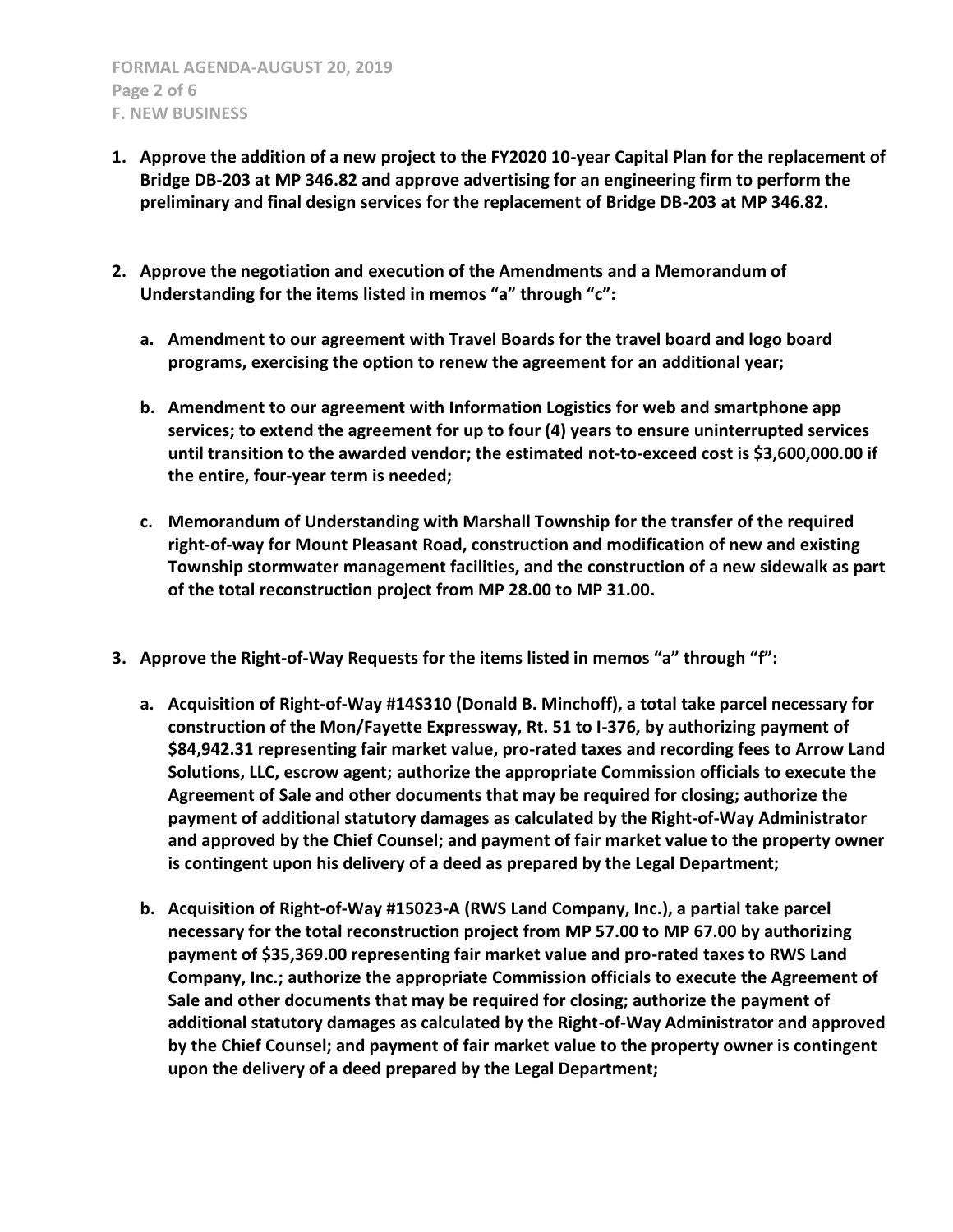- **c. Settlement of Right-of-Way #14198 (Gary A. & Roxanne M. Shute; Great Lakes Energy Partners, LLC), a partial take parcel necessary for construction of the Southern Beltway, US 22 to I-79, by authorizing payment of \$89,646.50 representing the balance of settlement funds and Section 710 damages to Babst, Calland, Clements and Zomnir, P.C., escrow agent; and authorize the appropriate Commission officials to execute the Settlement Agreement and Release, as reviewed and approved by the Legal Department; and payment of the settlement funds to the Condemnees is contingent upon the receipt of an executed Settlement Agreement and Release, as approved by the Legal Department;**
- **d. Acquisition of Right-of-Way #14S234 (Katrina Albright), a total take parcel necessary for construction of the Mon/Fayette Expressway, Rt. 51 to I-376, by authorizing payment of \$82,054.88 representing fair market value, pro-rated taxes and recording fees to Universal Settlement Services of PA, LLC, escrow agent; authorize the appropriate Commission officials to execute the Agreement of Sale and other documents that may be required for closing; authorize the payment of additional statutory damages as calculated by the Right-of-Way Administrator and approved by the Chief Counsel; and payment of fair market value to the property owner is contingent upon the delivery of a deed as prepared by the Legal Department;**
- **e. Accept a donation from LPS Investment Partnership of its interest in unmined, undisturbed coal and support estate which is necessary for support of the surface and roadway for construction of the Southern Beltway, US 22 to I-79; authorize the appropriate Commission officials to execute the documents required to effectuate the donation of the support estate, including the authorization for the Chief Financial Officer to execute the necessary tax forms. Final acceptance of the coal interests at issue is contingent upon the Legal Department's review and approval of the necessary quit claim deed;**
- **f. Acquisition of Right-of-Way #7209-RA (Seth C. & Vick L. Naugler), a partial take parcel necessary for the total reconstruction project from MP A38.00 to MP A44.00, by authorizing payment of \$1,100.00 representing fair market value to Seth C. & Vicki L. Naugler; authorize the appropriate Commission officials to execute the Temporary Construction Easement and other documents that may be required for closing; authorize the payment of additional statutory damages as calculated by the Right-of-Way Administrator and approved by the Chief Counsel; and payment of fair market value to the property owners is contingent upon the delivery of the Temporary Construction Easement as prepared by the Legal Department.**
- **4. Approve advertising for the items listed in memos "a" and "b":**
	- **a. Two (2) engineering or construction management firms to perform open-end construction inspection services from MP 247.00 to the Delaware River Bridge, and on the Northeast Extension;**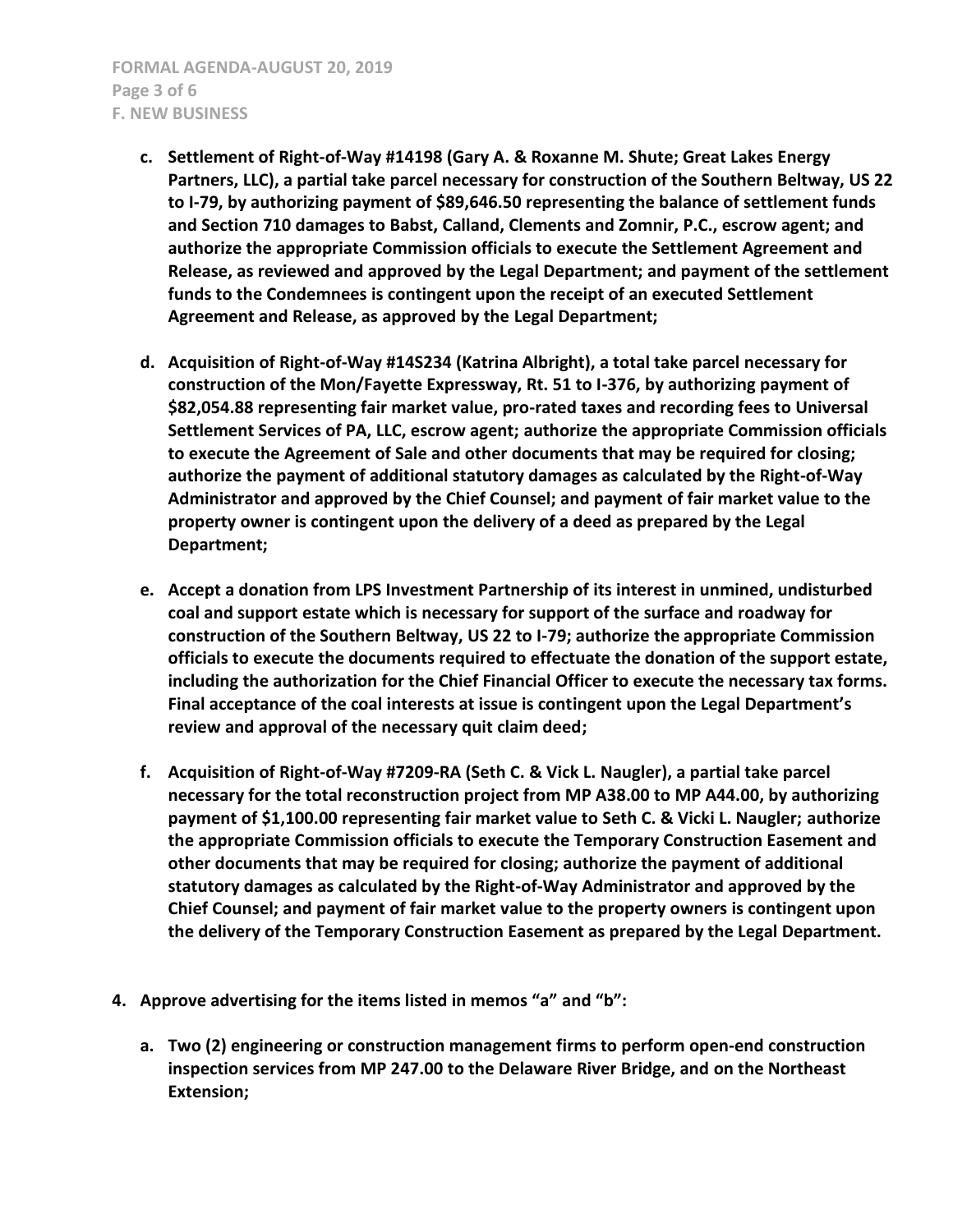- **b. Three (3) engineering or construction management firms to perform open-end construction management and construction inspection services from MP 247.00 to the Delaware River Bridge, and on the Northeast Extension.**
- **5. Approve the Award of Bids, Change Orders and Issue Purchase Orders for the items listed in memos "a" through "i":**

**a. Anti-skid material, to the lowest responsive and responsible bidders: New Enterprise Stone & Lime \$127,740.50 Glacial Sand & Gravel Co. 41,537.50 Hempt Bros., Inc.** 16,352.50 **TOTAL AWARD: \$185,630.50**

- **b. Change order for Varonis software maintenance with ePlus Technology, Inc., to purchase additional licenses and co-terming services with previous OneDrive and Azure modules; at a cost of \$109,185.95;**
- **c. Unleaded gasoline, exercising the option to extend the contracts for an additional two months (from 9/1/19 to 10/31/19) to permit time for re-bidding; Petroleum Traders \$ 65,000.00 Homewood, Jeff Hills, Harr City, Pocono, Wyoming Valley Glassmere Fuel 40,000.00 Gibsonia, Donegal, Greensburg Bedford Valley Petroleum 50,000.00 Searights, Kegg, Everett, Burnt Cabins Talley Petroleum 55,000.00 New Cumberland, Mt. Gretna, Bowmansville, Slatington PAPCO, Inc. 5,000.00 Newville Riggins, Inc. 45,000.00 Devault, Trevose, Quakertown TOTAL EXTENSION: \$260,000.00**
- **d. Change order for the Lehigh Tunnel controls preventative maintenance contract (through May 2023) with Honeywell International, Inc., to add funding for the replacement of the fire alarm panels; at a cost of \$63,274.49;**
- **e. Asphalt sealant, exercising the option to renew the contract for an additional year (October 1, 2019 – September 30, 2020) with Crafco, Inc.; at a cost of \$125,000.00;**
- **f. Change order for Eagles radio sponsorship, to add funds for the 2019 season with CBS Radio, Inc. of Philadelphia; at a cost of \$78,000.00;**
- **g. Replacement lights for the Tuscarora Tunnel, utilizing the Commonwealth's contract with Schaedler Yesco Distribution, Inc.; at a cost of \$629,837.60;**
- **h. Catch basin cleaner chassis, utilizing the Commonwealth's contract with Legacy Truck Centers, Inc.; at a total award of \$127,717.00;**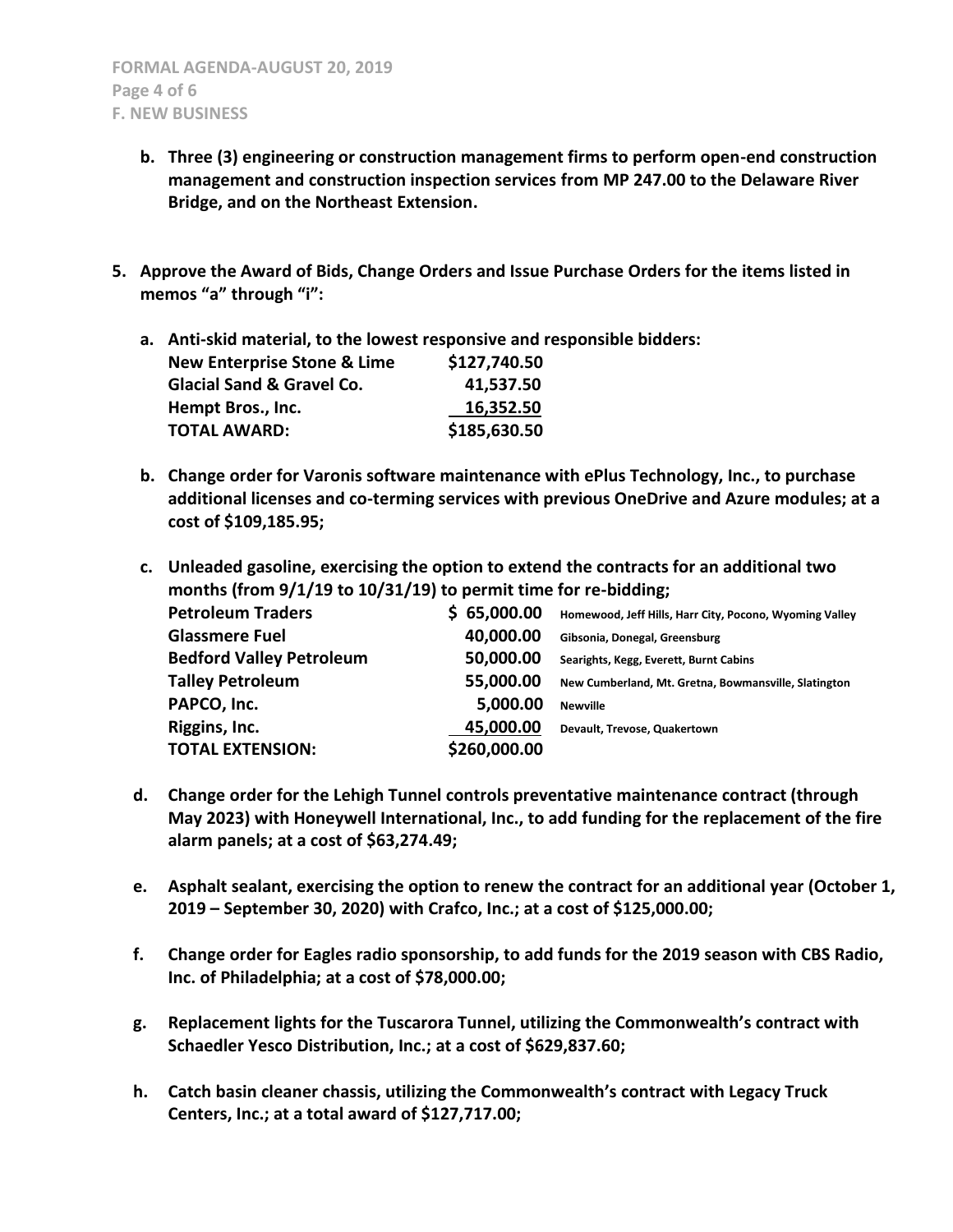- **i. Catch basin clean body, utilizing the Commonwealth's contract with GapVax, Inc.; at a total award of \$322,235.00.**
- **6. Approve the Award of Contract #T-129.30R001-3-02 for slope repairs between MP 129.35 and MP 130.10, to the lowest responsive and responsible bidder, Clearwater Construction, Inc.; at a not-to-exceed amount of \$1,750,000.00 and a contingency of \$75,000.00.**
- **7. Approve Change Order #19 for Contract #T-040.00T001-3-09 for roadway and bridge reconstruction from MP 39.62 to MP 44.04 and bituminous resurfacing from MP 47.07 to MP 47.78 with Trumbull Corporation, for an additional \$1,255,082.72 for class 1 excavation, subbase, overexcavation and backfill, adjustments to Hartwood Acres Wetland drain cells and payment adjustments for asphalt materials; for a revised not-to-exceed amount of \$95,350,330.58.**
- **8. Approve the negotiation and execution of the Supplemental Agreements for the items listed in memos "a" through "e":**
	- **a. Supplemental Agreement #1 for open-end geotechnical engineering services with Earth, Inc., for an additional \$400,000.00 to continue geotechnical engineering services until new contracts are executed; for a revised not-to-exceed amount of \$1,300,000.00;**
	- **b. Supplemental Agreement #1 for open-end construction inspection services for the Southern Beltway, S.R. 22 to I-79 (Sections 55-C2-1, 55-M, 55-T), with Larson Design Group, Inc. for an additional \$2,900,000.00 due to delayed construction, increased construction inspection rates; and continued consistent construction inspection services through the completion of construction; for a revised not-to-exceed amount of \$9,400,000.00; and extend the completion date to December 31, 2022;**
	- **c. Supplemental Agreement #1 for open-end construction inspection services for the Southern Beltway, S.R. 22 to I-79 (Sections 55-A2, 55 C2-1, 55-S), with L. R. Kimball for an additional \$2,900,000.00 due to delayed construction, increased construction inspection rates; and continued consistent construction inspection services through the completion of construction; for a revised not-to-exceed amount of \$9,400,000.00; and extend the completion date to December 31, 2022;**
	- **d. Supplemental Agreement #1 for open-end construction inspection services for the Southern Beltway, S.R. 22 to I-79 (Section 55 A2), with Greenman-Pedersen, Inc. for an additional \$1,400,000.00 due to delayed construction, increased construction inspection rates; and continued consistent construction inspection services through the completion of construction; for a revised not-to-exceed amount of \$7,900,000.00; and extend the completion date to December 31, 2022;**